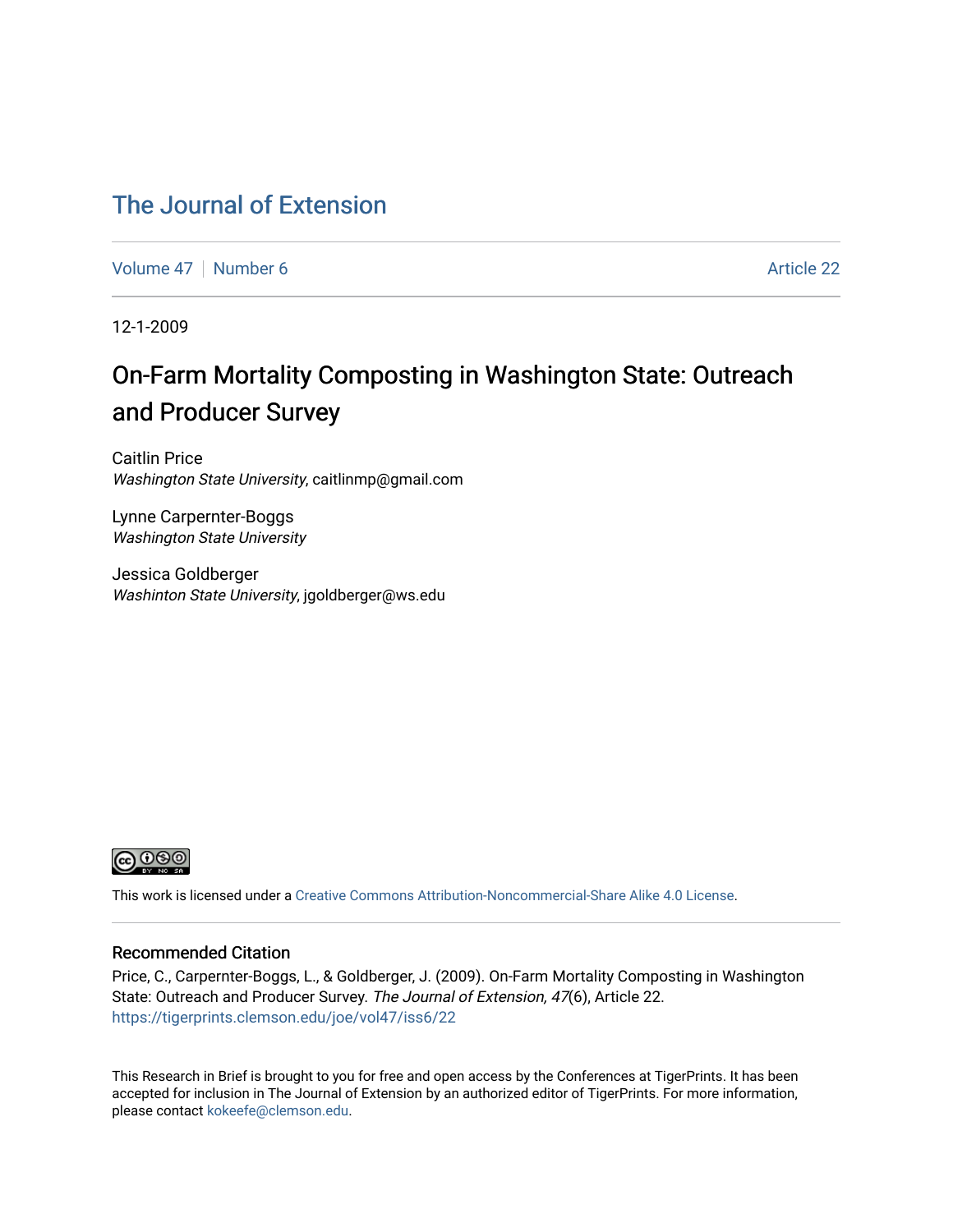

## **December 2009 Volume 47 Number 6 Article Number 6RIB8**

[Return to Current Issue](http://www.joe.org:80/joe/2009december/)

# **On-Farm Mortality Composting in Washington State: Outreach and Producer Survey**

#### **Caitlin Price**

Research Associate Department of Crop and Soil Sciences

#### **Lynne Carpenter-Boggs**

BIOAg Specialist Center for Sustaining Agriculture and Natural Resources & Department of Crop and Soil Sciences [caitlinmp@gmail.com](mailto:caitlinmp@gmail.com)

#### **Jessica Goldberger**

Department of Crop and Soil Sciences Assistant Professor Department of Community and Rural Sociology Washington State University Pullman, Washington [jgoldberger@wsu.edu](mailto:jgoldberger@wsu.edu)

> Washington State University Pullman, Washington

**Abstract:** The WSU On-Farm Mortality Composting Project of the Biologically Intensive and Organic Agriculture (BIOAg) Program demonstrated on-farm mortality composting as an effective disposal option for routine livestock mortalities. To evaluate the impacts of the project and determine the direction of future research and outreach, Washington dairy producers currently composting farm mortalities were surveyed. Their most important sources of initial information about mortality composting were other farmers and neighbors, magazines and newspapers, and local conservation districts. Future information was preferred from a Web site and university Extension bulletin, not classes or seminars. Composting reduced mortality disposal costs for 92% of these operations.

## **Introduction**

Even under the best management, livestock die on the farm. The routine loss of small numbers of livestock from illness or injury can add up to significant financial loss for producers. The disposal of a carcass adds cost and inconvenience for a producer who has lost a valuable animal.

As a result of the bovine spongiform encephalopathy, aka "mad cow disease" scare of 1994, there has been a dramatic reduction in both the number of carcass-rendering facilities and demand for rendering products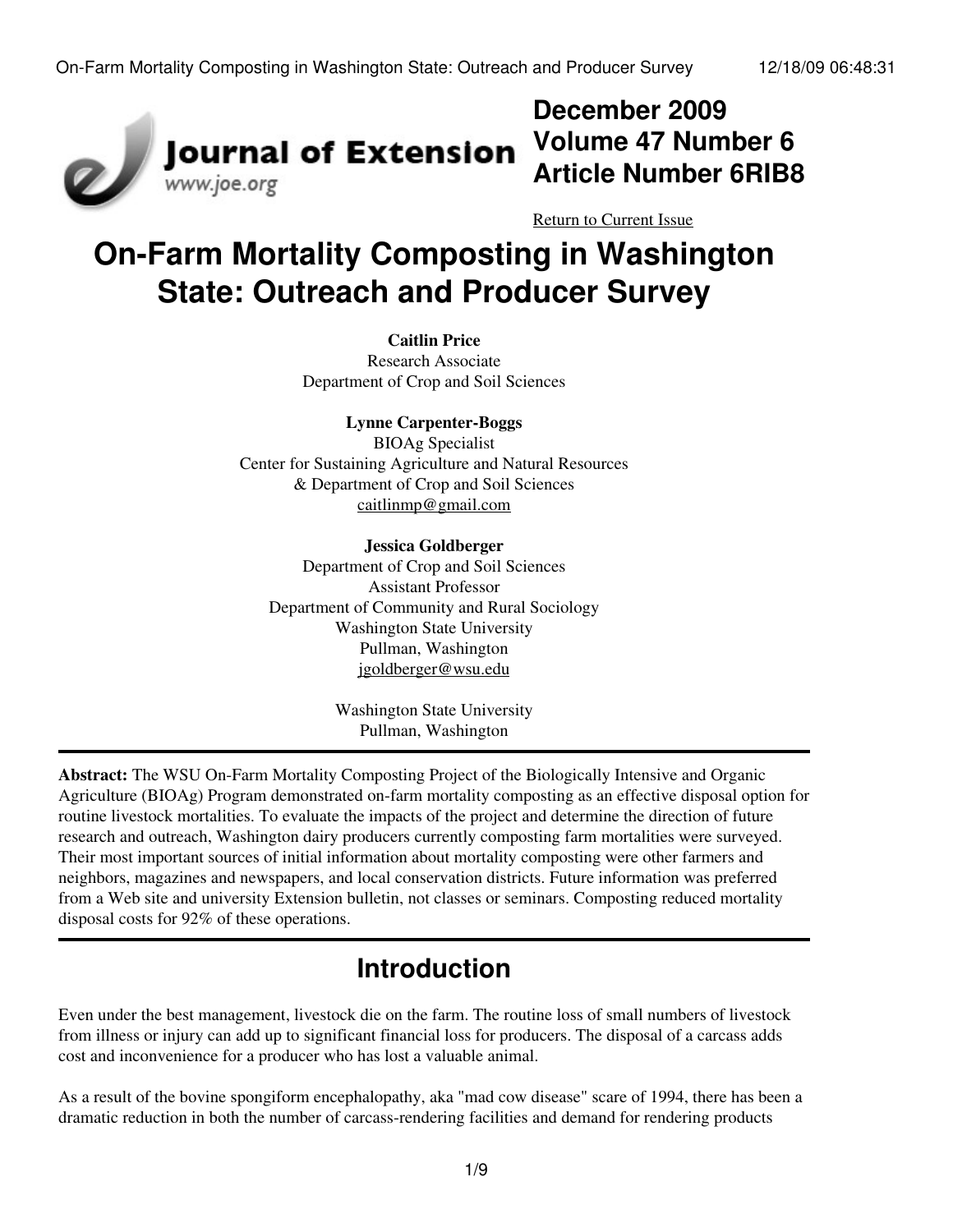### On-Farm Mortality Composting in Washington State: Outreach and Producer Survey 12/18/09 06:48:31

(proteins, oils, fats, etc.) over the last decade (Petrak, 2007). Because the sale of these products previously subsidized rendering costs, the cost to farmers for rendering has increased substantially. In many areas, the frequency of pick-up has also decreased significantly, requiring a wait of several days for carcass removal. On-farm burial or natural decomposition on rangeland is legal in some areas. While less costly than rendering, this may attract pests, contaminate ground and surface water, challenge neighbor relations, and may only be practical during certain times of the year. Given the costs and challenges of traditional disposal options, many livestock producers in Washington State are seeking alternatives.

With proper management and materials, on-farm composting can be an economically viable and environmentally sound method of mortality disposal and in many cases provides a much-needed alternative for producers. A recent report by the USDA-APHIS showed that nationwide between 2002 and 2007 the percentage of dairy cow mortalities disposed of by burial and rendering decreased from 85% to 77%, while the percentage of mortalities disposed of by composting increased from 7% to 17% (USDA, 2008).

In Washington State, three regulatory agencies have overlapping authority over on-farm mortality composting. Recent changes to rules on carcass disposal by both the Washington State Department of Agriculture (WSDA) and the Washington State Department of Health, as well as publication of state guidelines for mortality composting by the Washington State Department of Ecology (WSDOE, 2005), have led to increased interest in the practice by both producers and regulators. To address this interest, Washington State University (WSU) developed a demonstration and education program targeted at dairy and beef producers.

The WSU On-Farm Mortality Composting Project was a collaborative effort between the WSU Biologically Intensive and Organic Agriculture (BIOAg) Program, WSDOE, and WSDA. Our goal was to demonstrate and promote on-farm mortality composting as a legal and effective disposal option for routine bovine mortalities in Washington State. The project consisted of three phases.

Phase I: Demonstration of mortality composting methods. Primary objectives:

- 1. Collaborate with producers and state and county Extension specialists to establish and monitor trial sites.
- 2. Identify appropriate compost methods based on region, materials, and farm size.

Phase II: Development and use of educational resources based on information and experience gained from the field trials. Primary objectives:

- 1. Create an informational Web site as a resource for producers, industry representatives, and educators.
- 2. Provide information about on-farm mortality composting through industry events, classes, and publications.
- 3. Publish a WSU Extension bulletin about mortality composting.

Phase III: Evaluation of experiences and information used by mortality composters in Washington. Primary objectives: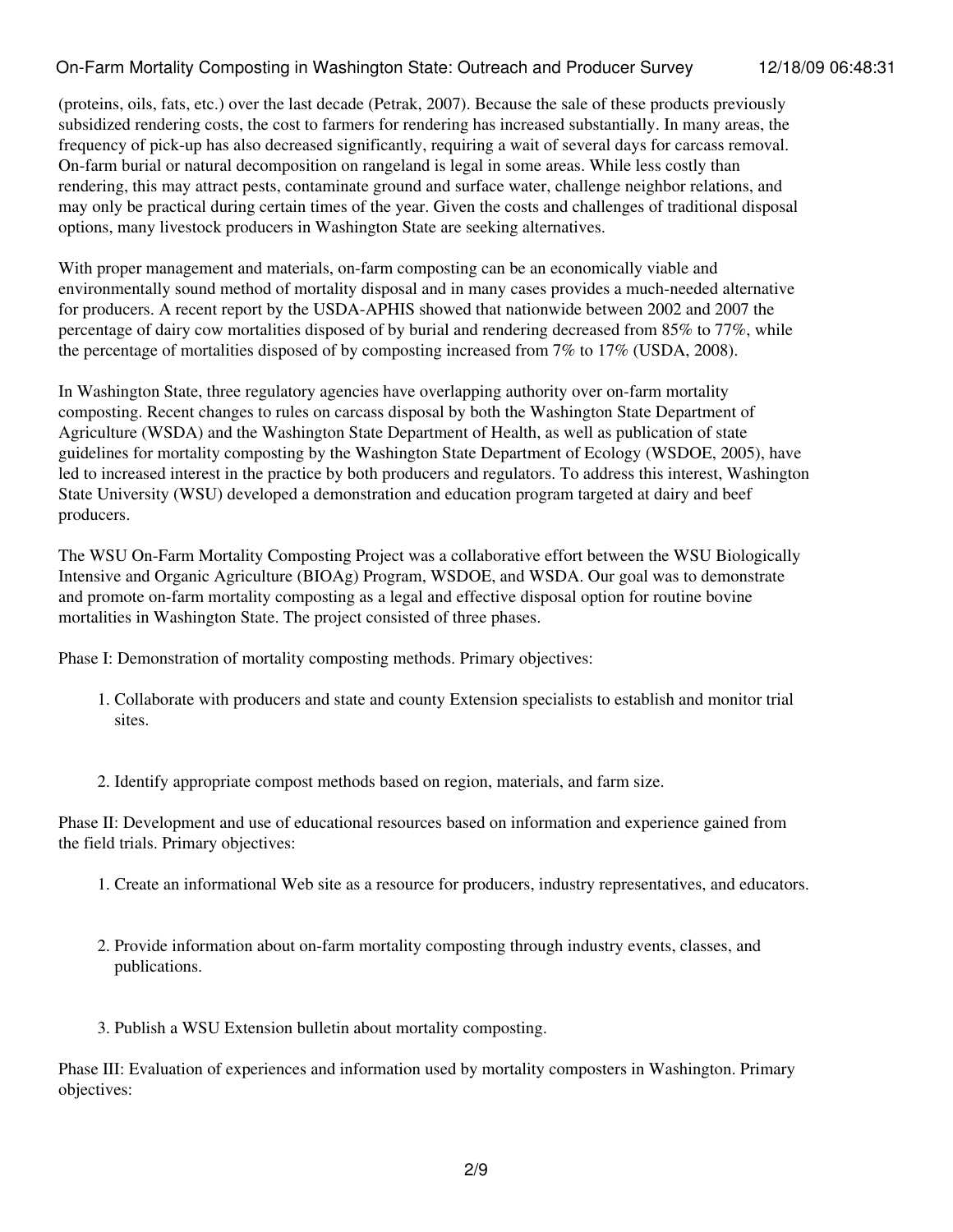- 1. Identify the preferred sources of information about mortality composting, primary challenges and motivations for producer adoption, compost methods, and on-farm impacts for Washington dairy farmers composting farm mortalities.
- 2. Evaluate the need for future work on this topic.

This article presents the findings of Phase III, gathered through a survey of dairy producers currently composting farm mortalities in Washington State. The results were a valuable tool for evaluating the success of the project and for determining the direction of future education efforts.

## **Data and Methods**

Through an extensive search and statewide contacts, 18 Washington dairy producers were identified that currently compost livestock mortality. Dairies were targeted for this survey because the interest and adoption rate for mortality composting on dairies is greater than for other large-animal operations. Unlike many feedlot operations, dairies tend to have both the necessary co-composting materials and sufficient land base to use the finished compost. All 18 current composters were contacted by phone to explain the project and solicit their participation in the survey. One producer declined to participate; questionnaires and cover letters were mailed to the remaining 17 producers.

The survey consisted of 27 questions divided into six sections: general information, sources and availability of information, methods and materials, motivations and challenges, and impacts. Participants were contacted by phone up to two times to encourage survey completion; 13 surveys were returned (76% response rate).

## **Results**

### **General Information**

The 18 dairies identified as currently composting livestock mortalities represent 3.6% of Washington's 496 dairies (DFW, 2008). Table 1 shows the distribution of survey respondents by farm acreage and number of milking cows. Farm acreage owned and/or leased by respondents ranged from 55 to 2,200 acres, with a mean of 685 acres. Nearly half of the operations were less than 500 acres. Milking cows per operation ranged from 390 to 3,600 cows, with a mean of 1,377 cows. This is nearly three times the state average of 480 cows (DFW, 2008). Two operations were Certified Organic or in transition to Certified Organic.

**Table 1.** Farm Acreage and Number of Milking Cows for 13 Dairies Composting Farm Mortalities in Washington State

|                              | <b>Percentage of Producers</b> |  |
|------------------------------|--------------------------------|--|
| <b>Acres Leased or Owned</b> |                                |  |
| 50 to 500                    | 46                             |  |
| 501 to 1000                  | 31                             |  |
| More than 1000               | 23                             |  |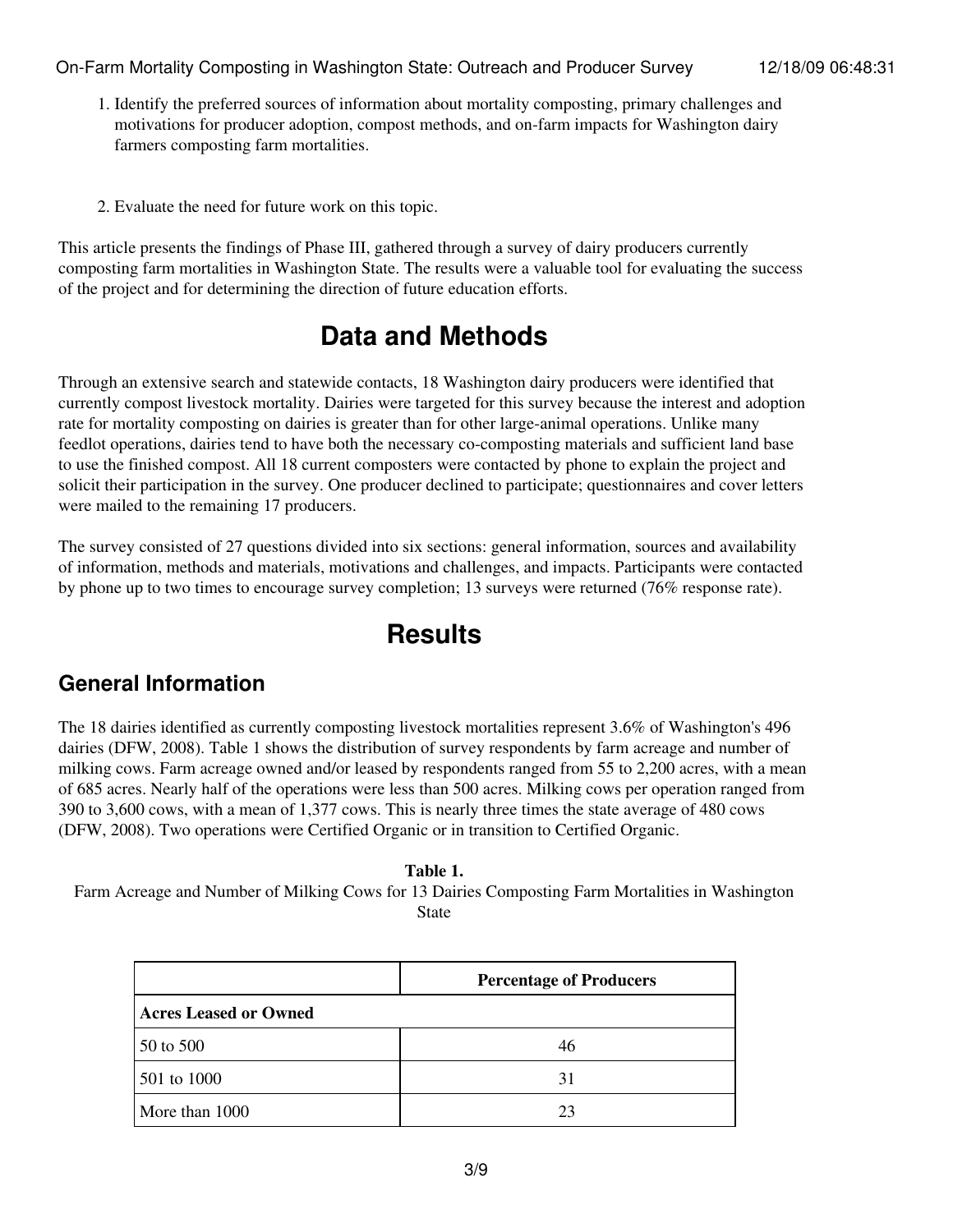On-Farm Mortality Composting in Washington State: Outreach and Producer Survey 12/18/09 06:48:31

| <b>Number of Milking Cows</b> |    |  |
|-------------------------------|----|--|
| 300 to 700                    | 46 |  |
| 701 to 1500                   | 23 |  |
| 1501 to 3000                  | 23 |  |
| More than 3000                |    |  |

### **Sources and Availability of Information**

Producers were asked to indicate the level of importance of eleven different sources of information that they may have used when they first started composting mortalities. Other farmers and magazines/newspapers were identified as the two most important information sources, while the project Web site <[http://www.mortcompost.info](http://www.mortcompost.info/)> and seminars/classes were identified as the least important (Figure 1). All respondents reported having access to the Internet at their home or farm.

#### **Figure 1.**

Importance Attributed to Sources of Information about Mortality Composting for Producers Beginning to Compost. Mean Score on a Scale from 1 (Not Important) to 4 (Very Important).  $N = 13$ .



A large majority (77%) of surveyed producers indicated they did not currently have all of the information they needed about mortality composting (data not shown). These producers were then asked to identify sources of additional information they would most prefer. The project Web site <http:/[/www.mortcompost.info](http://www.mortcompost.info/)> and a WSU Extension bulletin were most preferred, while seminars/classes were least preferred (Figure 2).

### **Figure 2.**

Preferences of Dairy Producers for Sources of Further Information about Mortality Composting. Mean Score on a Scale from 1 (Least Preferred) to 4 (Most Preferred).  $N = 13$ .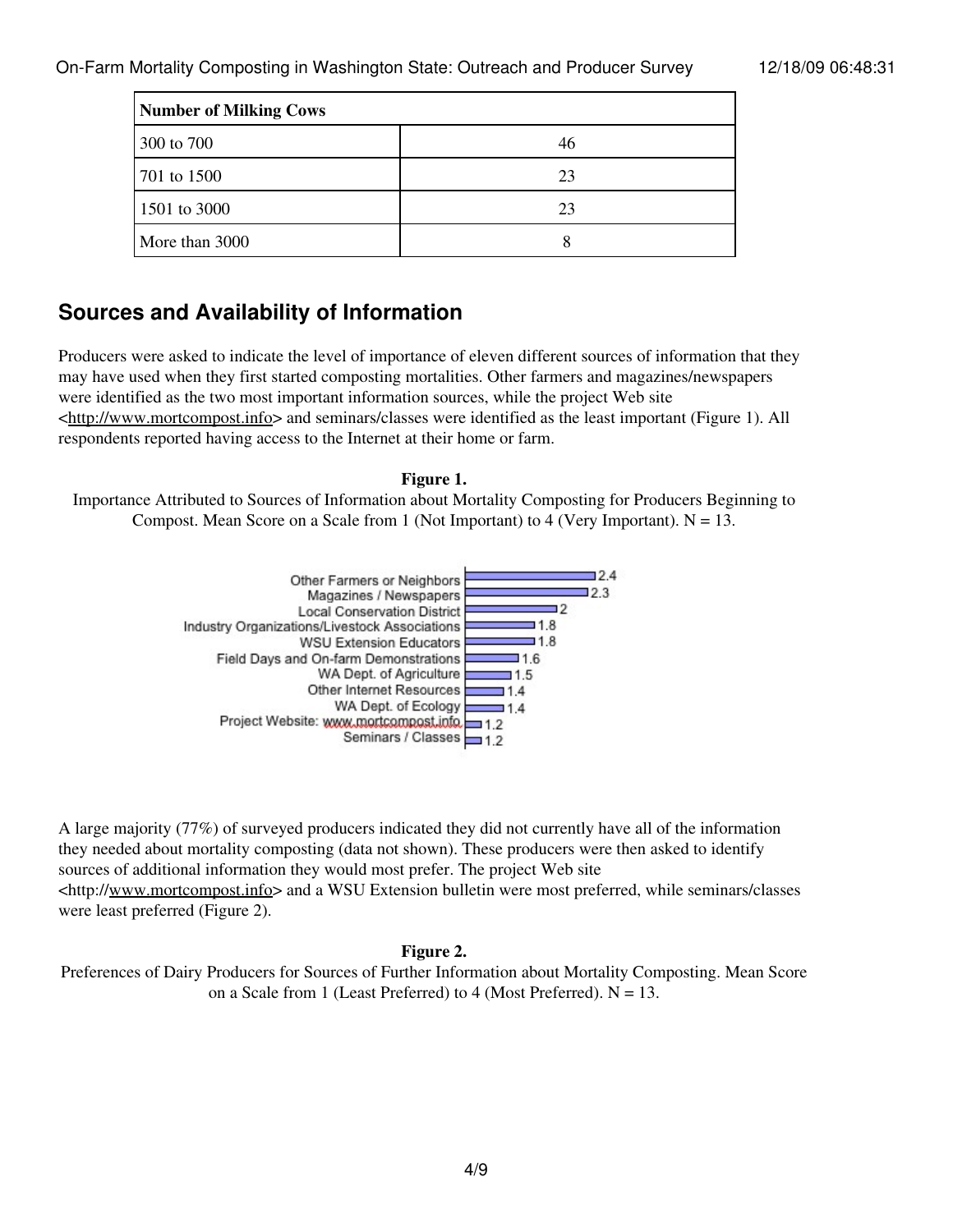

### **Compost Methods and Materials**

The most common compost system used by respondents was windrows, followed by single piles (Table 2). Most producers did not have covered compost areas. Two-thirds of producers were composting both cows and calves; the remainder were composting only calves. Nearly all producers (92%) measured compost temperatures only when there was a problem, or not at all. The majority of producers composting full-sized cows reported that the entire process took 4 to 8 months, which is typical for a well-managed system. All producers reported that the finished compost was applied to cropland or pasture that they own or manage, and a few reported other uses as well.

**Table 2.**

On-Farm Mortality Composting Management Systems and Methods of 13 Washington State Dairy Producers

|                                                      | <b>Percentage of Producers</b> |  |
|------------------------------------------------------|--------------------------------|--|
| <b>Type of Compost System</b>                        |                                |  |
| Windrows                                             | 50                             |  |
| Single piles                                         | 25                             |  |
| 3-sided bins                                         | 8                              |  |
| Compost shed                                         | 17                             |  |
| <b>Types of Mortalities Composted</b>                |                                |  |
| Calves only (50-100 lbs)                             | 33                             |  |
| Calves and cows (1200-1500 lbs)                      | 67                             |  |
| <b>Frequency of Compost Temperature Measurements</b> |                                |  |
| At least once per week                               | $\theta$                       |  |
| 1 to 2 times per month                               | 8                              |  |
| Only when concerned there is a problem               | 50                             |  |
| Never                                                | 42                             |  |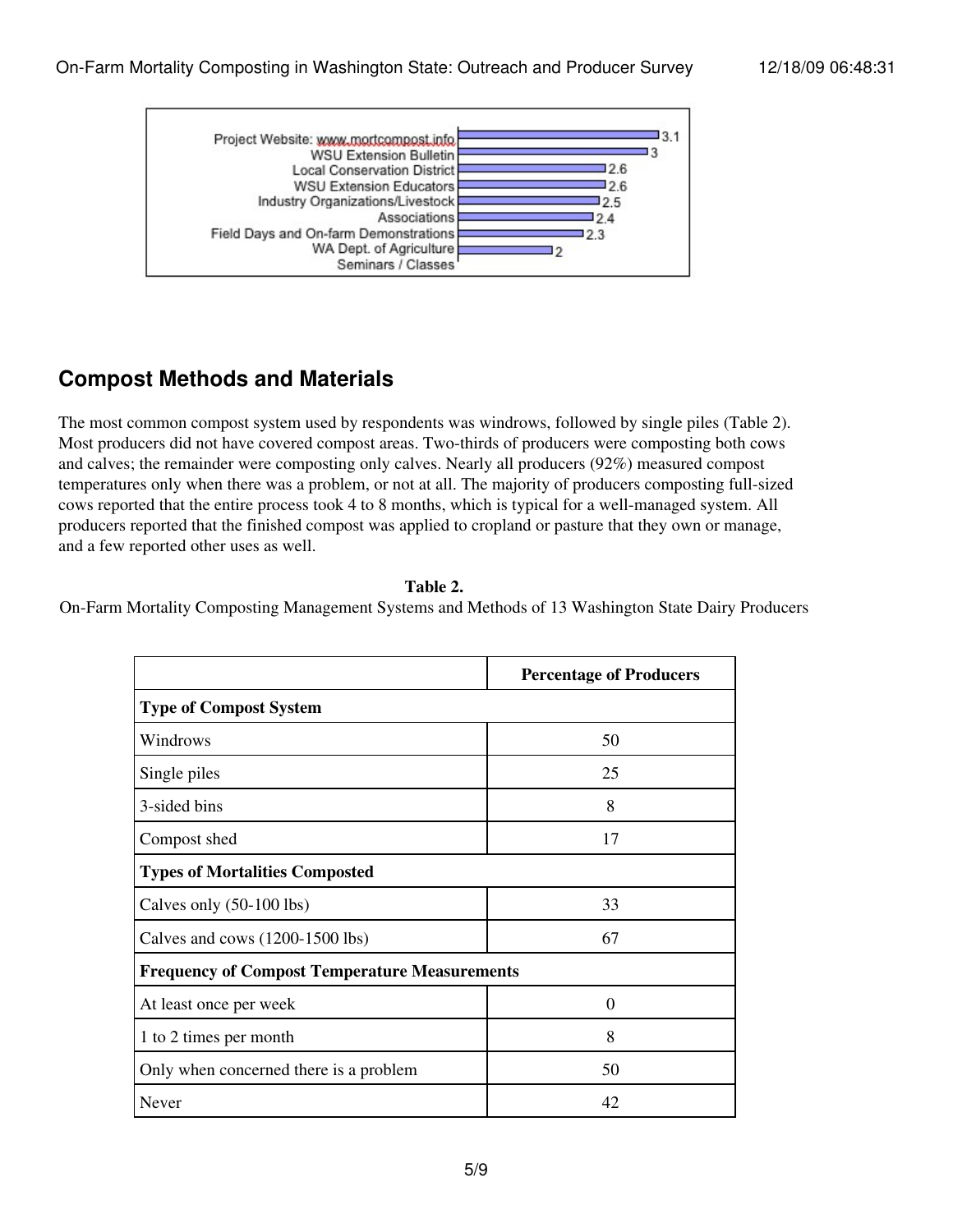| <b>Length of Compost Process from Start to Finish</b>                                                                                                                     |     |  |
|---------------------------------------------------------------------------------------------------------------------------------------------------------------------------|-----|--|
| 2 to 4 months $a$                                                                                                                                                         | 33  |  |
| 4 to 8 months                                                                                                                                                             | 50  |  |
| 8 to 12 months                                                                                                                                                            | 17  |  |
| <b>Primary Use of Finished Product</b>                                                                                                                                    |     |  |
| Applied on-farm to pasture/crop land                                                                                                                                      | 100 |  |
| Other <sup>b</sup>                                                                                                                                                        | 33  |  |
| a Producers reporting 2 to 4 months from start to finish are composting calves only.<br>b Other uses include bedding, flower beds, and transport off-farm. Some producers |     |  |

identified more than one primary use.

### **Motivations and Challenges**

Reduced disposal cost and immediate year-round disposal were the most common primary motivations for composting farm mortalities (Table 3). Nearly 90% of survey respondents selected one or both of these as primary motivations. No respondents selected environmental concerns and on-farm nutrient cycling as primary reasons for mortality composting.

| <b>Primary Motivation</b>                                                                                                                                                                                              | Percentage of<br><b>Producers</b> |  |
|------------------------------------------------------------------------------------------------------------------------------------------------------------------------------------------------------------------------|-----------------------------------|--|
| Reduce disposal costs                                                                                                                                                                                                  | 46                                |  |
| Reduce disposal costs AND Immediate year-around<br>disposal <sup>a</sup>                                                                                                                                               | 31                                |  |
| Immediate year-around disposal                                                                                                                                                                                         | 15                                |  |
| Lack of local rendering services                                                                                                                                                                                       | 8                                 |  |
| Environmental/water quality concerns                                                                                                                                                                                   |                                   |  |
| On-farm nutrient cycling                                                                                                                                                                                               | 0                                 |  |
| a Respondents were asked to select one primary motivation from a list of five options,<br>but four respondents identified both "Reduce disposal costs" and "Immediate<br>year-around disposal" as primary motivations. |                                   |  |

**Table 3.** Primary Motivation for Composting Dairy Mortalities

Producers were asked to rate the degree of challenge they associated with 10 different factors when adopting on-farm mortality composting. Concern about state regulations and lack of information ranked highest as challenges, while lack of equipment, time, and materials ranked lowest (Figure 3). No factor was rated above 2.4 on average.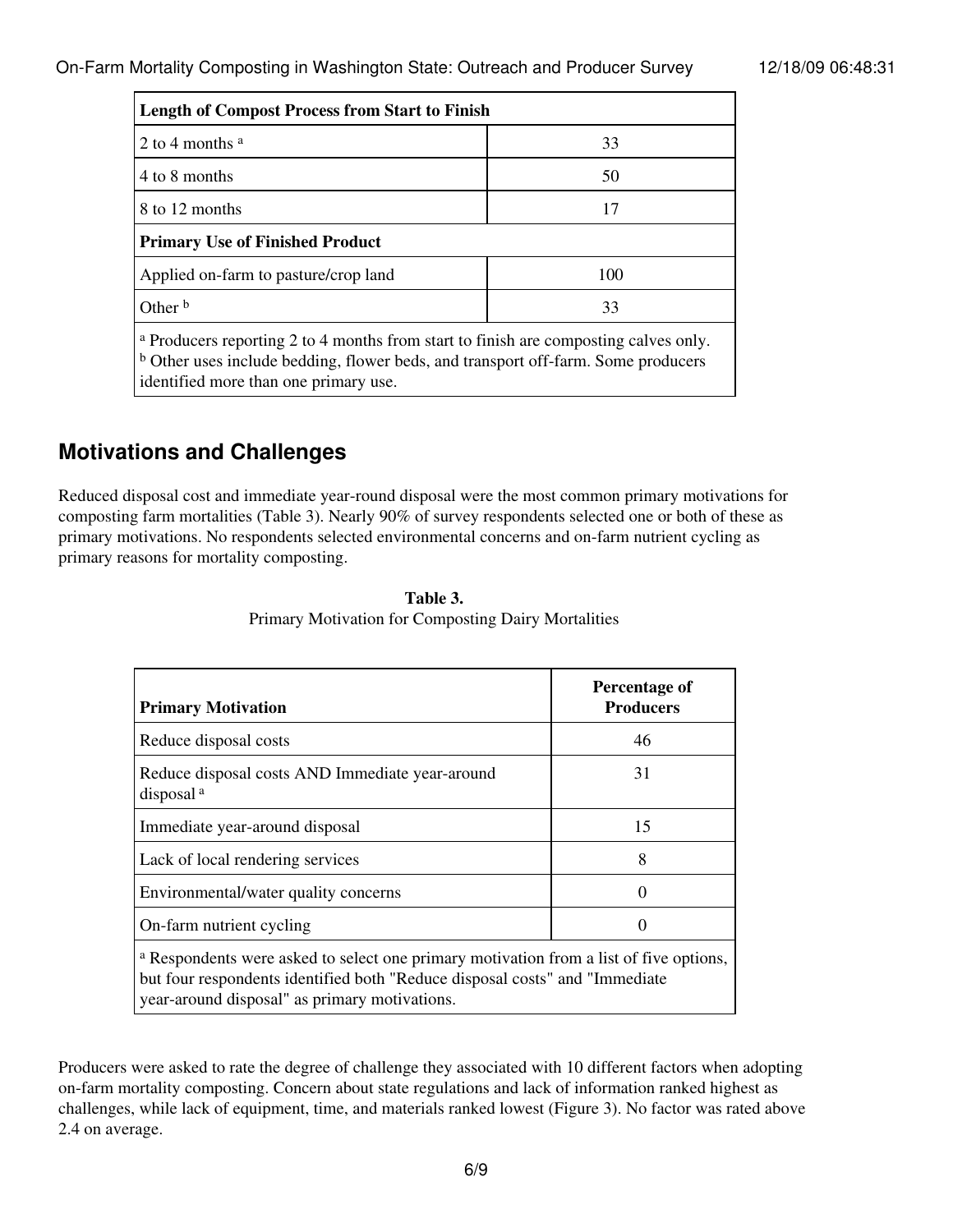#### **Figure 3.**

Degree of Challenge Attributed to Ten Factors Associated with On-Farm Mortality Composting. Mean Score on a Scale from 1 (Not at All) to 4 (Considerable)  $N = 13$ 



### **Impacts**

When asked to identify changes in the costs associated with on-farm mortality composting compared to other disposal methods, all producers except one reported that disposal costs decreased with composting. Two-thirds of producers reported no significant increase in labor associated with disposal since they began composting mortalities, while the remaining one-third reported an increase in labor (Table 4).

#### **Table 4.**

Impacts of On-Farm Mortality Composting on Costs and Labor Compared to Prior Methods of Carcass Disposal

|                                                          | <b>Percentage of Producers</b> |  |
|----------------------------------------------------------|--------------------------------|--|
| <b>Impact of Composting on Cost of Carcass Disposal</b>  |                                |  |
| Disposal costs have decreased                            | 92                             |  |
| Disposal costs have increased                            | $\Box$                         |  |
| No significant difference                                | 8                              |  |
| <b>Impact of Composting on Labor of Carcass Disposal</b> |                                |  |
| Amount of labor has decreased                            |                                |  |
| Amount of labor has increased                            | 33                             |  |
| No significant difference                                | 61                             |  |

### **Discussion**

The survey results provide valuable information about the needs of dairy producers currently composting farm mortalities in Washington State. The results allow for evaluation of the success and impacts of the WSU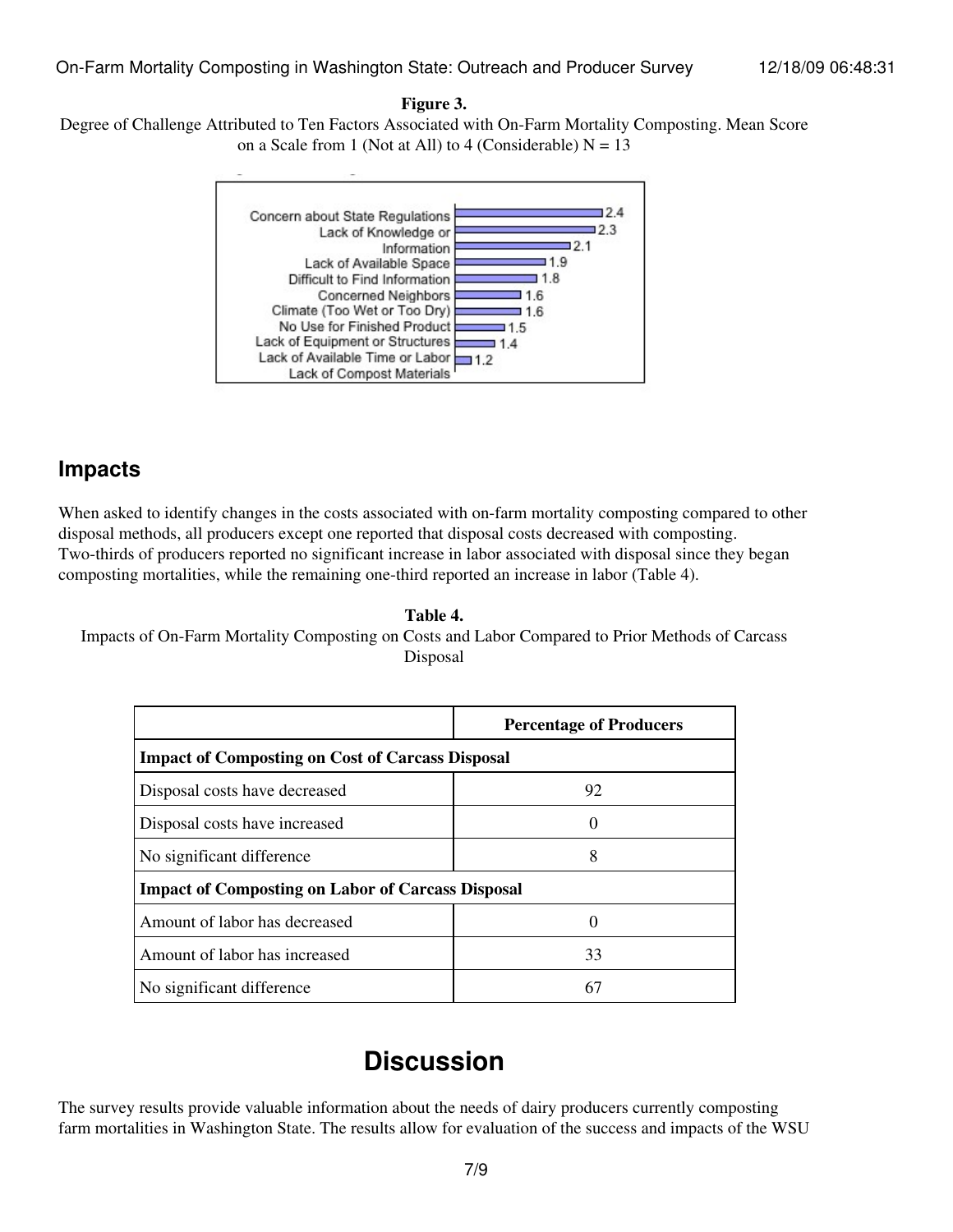On-Farm Mortality Composting Project, as well as for the development of future research and Extension projects on this topic.

Starting an on-farm mortality composting operation can be appealing but problematic. The availability and reliability of information may determine whether a given operation tries or balks, succeeds, or fails. For the surveyed producers, the most important initial sources of information were other farmers and magazines/newspapers. These results suggest that word-of-mouth and print media are important sources of information, possibly because they can lend credibility to a new practice that may be seen as risky.

The project Web site [<http://www.mortcompost.info/>](http://www.mortcompost.info/) and seminars/classes were identified as the least important initial sources of information (Figure 1). Yet producers in need of more information preferred to use the project's Web site and a WSU Extension bulletin (Figure 2). At the time of this survey, the project Web site had been active approximately 12 months and was not available at the time most survey respondents had started mortality composting. Because the Web site and a WSU Extension bulletin (Price & Carpenter-Boggs, 2008) were recently developed, future work should aim to make these preferred resources widely available and to train agricultural professionals. The various human resources such as WSU Extension, Conservation Districts, and livestock or industry associations are significant suppliers of information and should be well prepared to work with producers interested in mortality composting.

The primary motivations for composting were reduced cost and convenience (Table 3). It appears those goals were fulfilled by adoption of mortality composting. Twelve of the 13 producers reported that their carcass disposal costs decreased with composting, and two-thirds of producers reported no significant increase in labor (Table 4). Comments on the returned surveys included "For the very small amount of effort it takes we saw significant financial savings—no real negatives" and "Nice compost—shouldn't take much time." Using the finished compost as a soil amendment keeps valuable nutrients on the farm and improves soil quality, providing additional benefits beyond lowering costs. Although nutrient recycling was not a primary motivation for any of the respondents, all are using the finished compost on land they own or manage, and some are also using it in flowerbeds or giving it away.

Overall, there were no considerable challenges in getting started in mortality composting for most producers surveyed. The two primary challenges were concern about state regulations and lack of information (Figure 3), both of which have been recently addressed by clarified and coordinated rules from Washington's regulatory agencies and through this project. Developing the compost site, acquiring equipment or compost materials, and using the finished product were not significant challenges for most producers. Therefore, these likely would not be effective foci for future work.

The guidelines established by WSDOE (which are similar to those for other states) and promoted throughout this project recommend measuring internal compost temperatures at least once per week to ensure proper conditions for pathogen reduction (WSDOE, 2005). Pathogen reduction in compost is primarily a factor of high temperatures (Haug, 1993). Our survey results show that the majority of producers rarely or never measure compost temperatures (Table 2). Presumably these producers are not greatly concerned about pathogen contamination and prefer a low-maintenance management system. However, this finding will be disconcerting to regulators and many others. Continued and improved regulatory support of on-farm mortality composting will require serious attention to the safety of the process by producers; therefore regular temperature monitoring must be strongly encouraged.

For producers interested in composting farm mortalities or educators interested in promoting the practice in other states, it is first important to know current state regulations and the degree of support from regulatory agencies. The support of state regulatory agencies was crucial to the success of the WSU project and we hope other states will be able to repeat this collaboration and success.